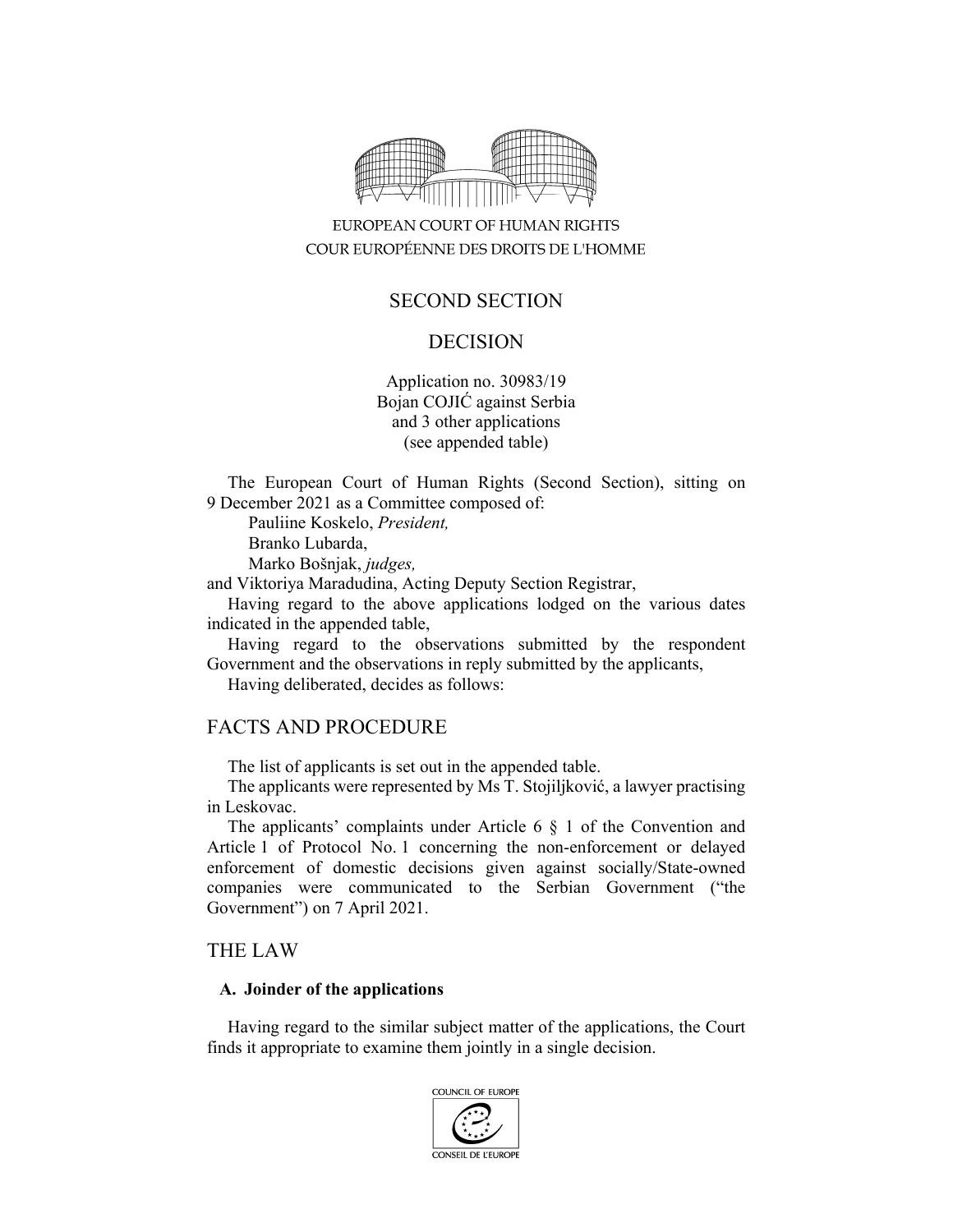### **B. Complaints under Article 6 § 1 of the Convention and Article 1 of Protocol No. 1 (non-enforcement or delayed enforcement of domestic decisions given against socially/State-owned companies)**

The Government submitted that the final domestic decisions in the applicants' favour had been enforced. They therefore suggested that the Court should reject the applications as an abuse of the right of individual application in accordance with Article 35 §§ 3 (a) and 4 of the Convention.

The applicants did not dispute the fact of full enforcement.

The Court reiterates that an application may be rejected as an abuse of the right of individual application within the meaning of Article 35 § 3 (a) of the Convention if, among other reasons, it was knowingly based on false information or if significant information and documents were deliberately omitted, either where they were known from the outset or where new significant developments occurred during the proceedings. Incomplete and therefore misleading information may amount to an abuse of the right of application, especially if the information in question concerns the very core of the case and no sufficient explanation is given for the failure to disclose that information (see *Gross v. Switzerland* [GC], no. 67810/10, § 28, ECHR 2014; *S.A.S. v. France* [GC], no. 43835/11, § 67, ECHR 2014; and *Nikolić and Others v. Serbia* (dec.) [Committee], nos. 48162/18 and 8 others, 21 January 2021).

Turning to the present case, the Court observes that between 18 July 2019 and 29 January 2021 the sums awarded in the domestic decisions at issue were fully paid by the State in accordance with domestic law (see *Stevanović and Others v. Serbia*, nos. 43815/17 and 15 others, § 17, 27 August 2019). The applicants did not inform the Court about that development before notice of the applications was given to the Government and no explanation for this omission was provided.

Having regard to the fact that the information withheld concerned the very core of the applications, the Court finds that such conduct was contrary to the purpose of the right of individual application. Lawyers must understand that, having due regard to the Court's duty to examine allegations of human rights violations, they must show a high level of professional prudence and meaningful cooperation with the Court by sparing it the introduction of unmeritorious complaints and, both before proceedings have been instituted and thereafter, they must inquire diligently into all the details of the case, meticulously abide by all the relevant rules of procedure and must urge their clients to do the same. Otherwise, the wilful or negligent misuse of the Court's resources may undermine the credibility of lawyers' work in the eyes of the Court and even, if it occurs systematically, may result in particular individual lawyers being banned from representing applicants under Rule 36 § 4 (b) of the Rules of Court (see *Stevančević v. Bosnia and Herzegovina* (dec.), no. 67618/09, § 29, 10 January 2017).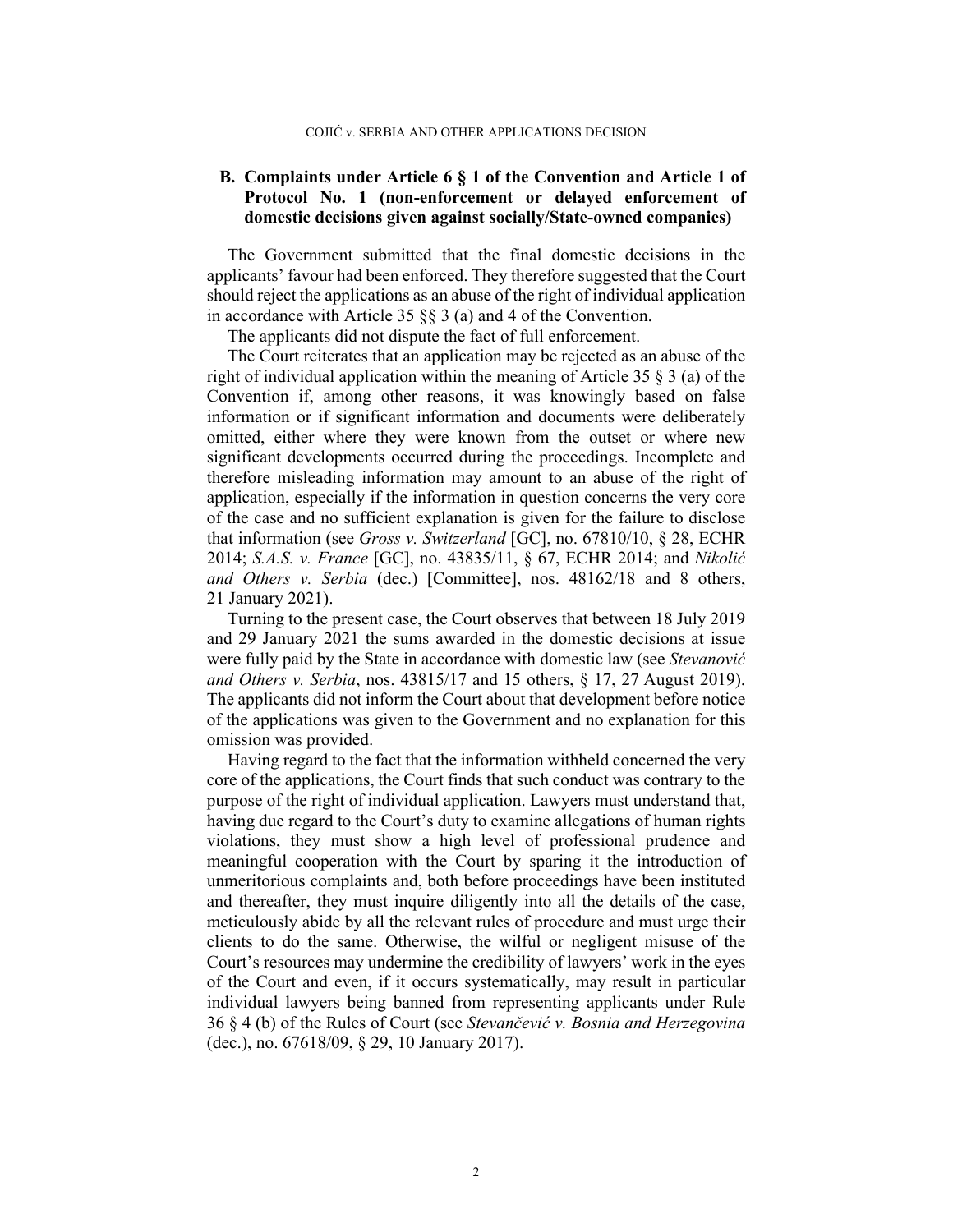#### COJIĆ v. SERBIA AND OTHER APPLICATIONS DECISION

In view of the above, the Court finds that these applications constitute an abuse of the right of individual application and must be rejected in accordance with Article  $35 \S$   $\S$  3 (a) and 4 of the Convention.

For these reasons, the Court, unanimously,

*Decides* to join the applications;

*Declares* the applications inadmissible.

Done in English and notified in writing on 13 January 2022.

Viktoriya Maradudina Pauliine Koskelo Acting Deputy Registrar President